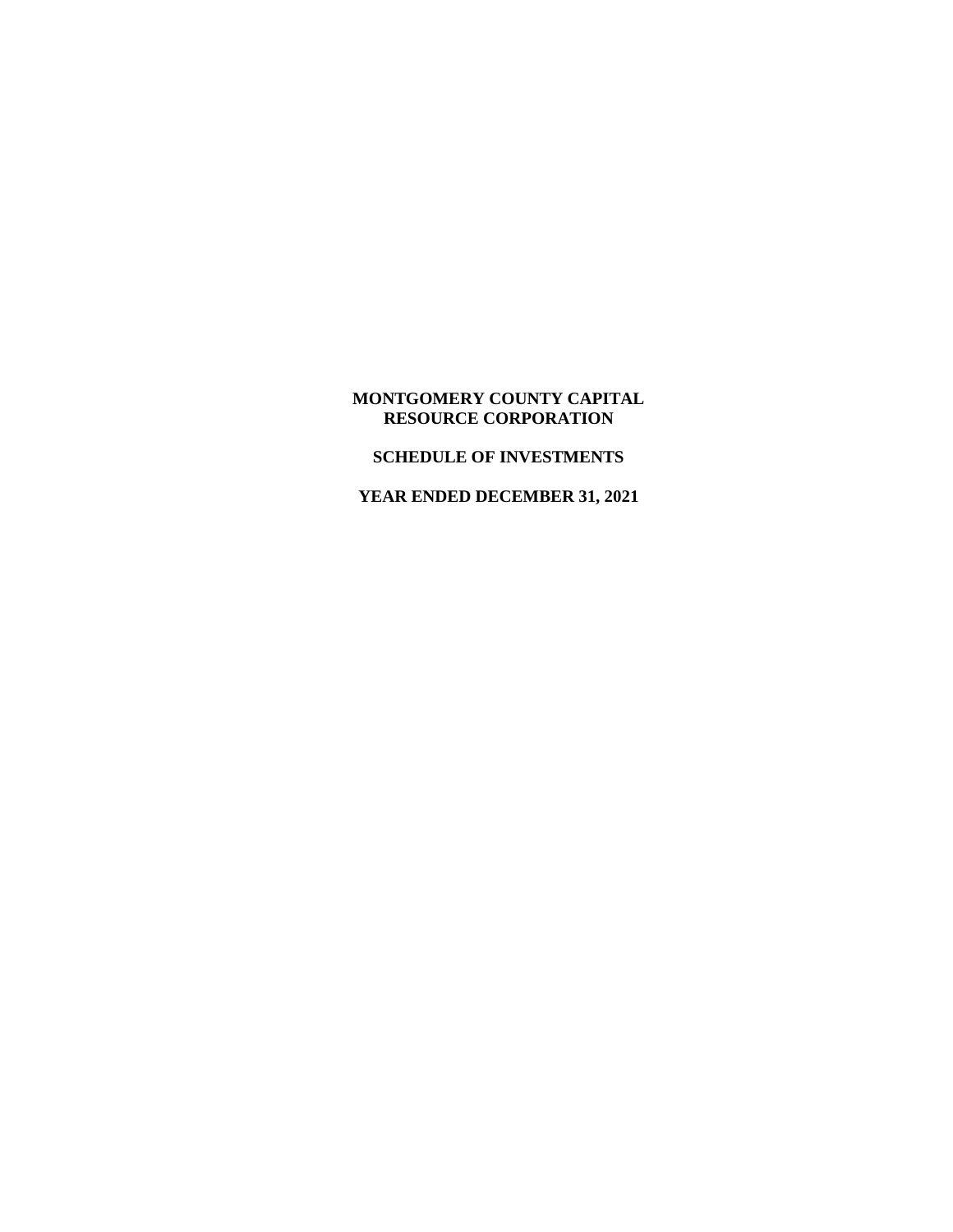# **CONTENTS**

# **PAGE**

# **SCHEDULE OF INVESTMENTS**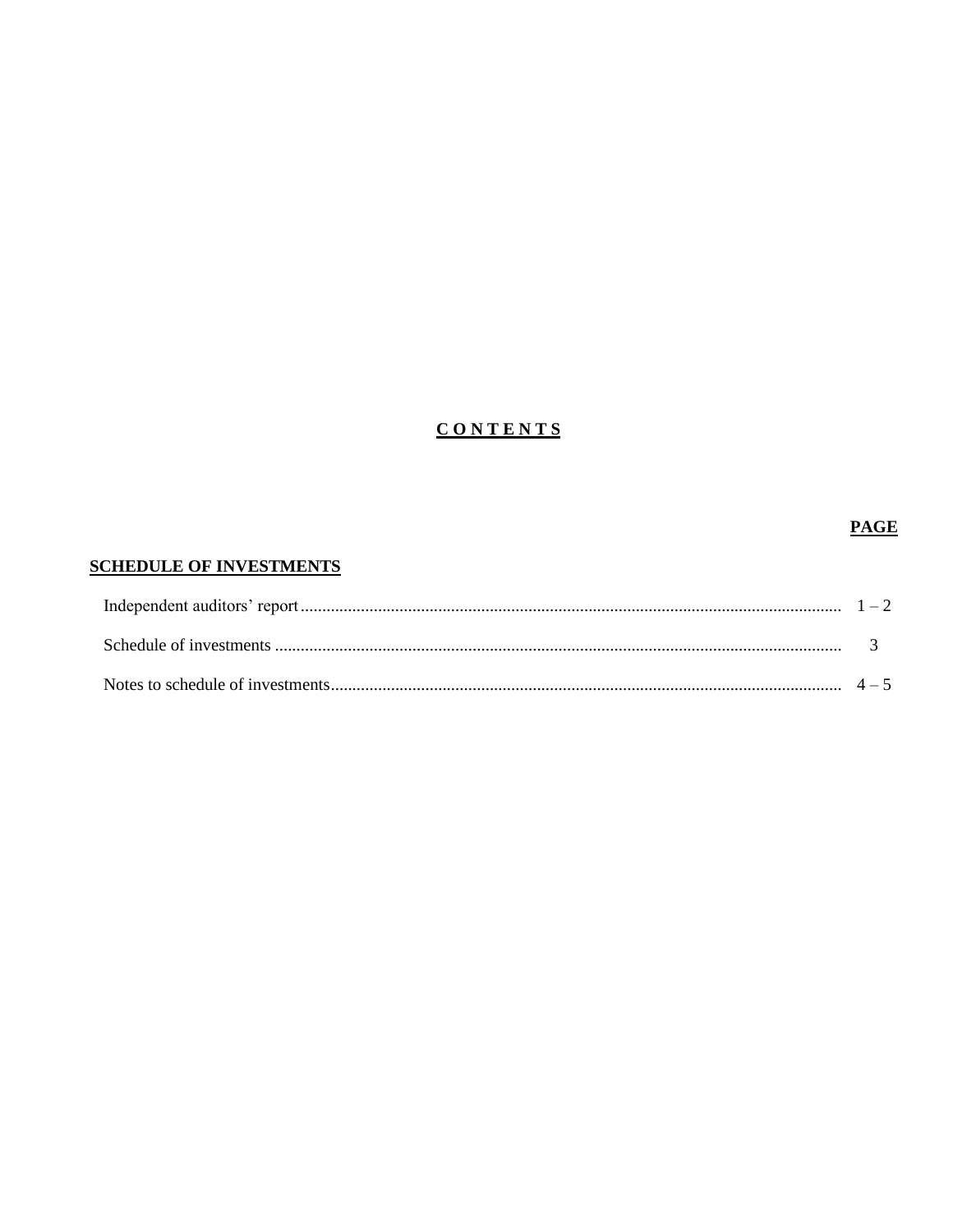

# **INDEPENDENT AUDITORS' REPORT**

To the Chairperson and Board of the Montgomery County Capital Resource Corporation Fonda, New York

### **Report on the Audit of the Schedule of Investments**

#### *Opinion*

We have audited the schedule of investments of Montgomery County Capital Resource Corporation as of December 31, 2021, and the related notes to the financial statements.

In our opinion, the accompanying schedule of investments present fairly, in all material respects, the financial position of Montgomery County Capital Resource Corporation as of December 31, 2021, in accordance with accounting principles generally accepted in the United States of America.

### *Basis for Opinion*

We conducted our audit in accordance with auditing standards generally accepted in the United States of America (GAAS). Our responsibilities under those standards are further described in the Auditors' Responsibilities for the Audit of the Schedule of Investments section of our report. We are required to be independent of Montgomery County Capital Resource Corporation and to meet our other ethical responsibilities, in accordance with the relevant ethical requirements relating to our audit. We believe that the audit evidence we have obtained is sufficient and appropriate to provide a basis for our audit opinion.

#### *Responsibilities of Management for the Schedule of Investments*

Management is responsible for the preparation and fair presentation of the schedule of investments in accordance with accounting principles generally accepted in the United States of America, and for the design, implementation, and maintenance of internal control relevant to the preparation and fair presentation of the schedule of investments that are free from material misstatement, whether due to fraud or error.

In preparing the schedule of investments, management is required to evaluate whether there are conditions or events, considered in the aggregate, that raise substantial doubt about Montgomery County Capital Resource Corporation's ability to continue as a going concern for one year after the date that the schedule of investments are issued.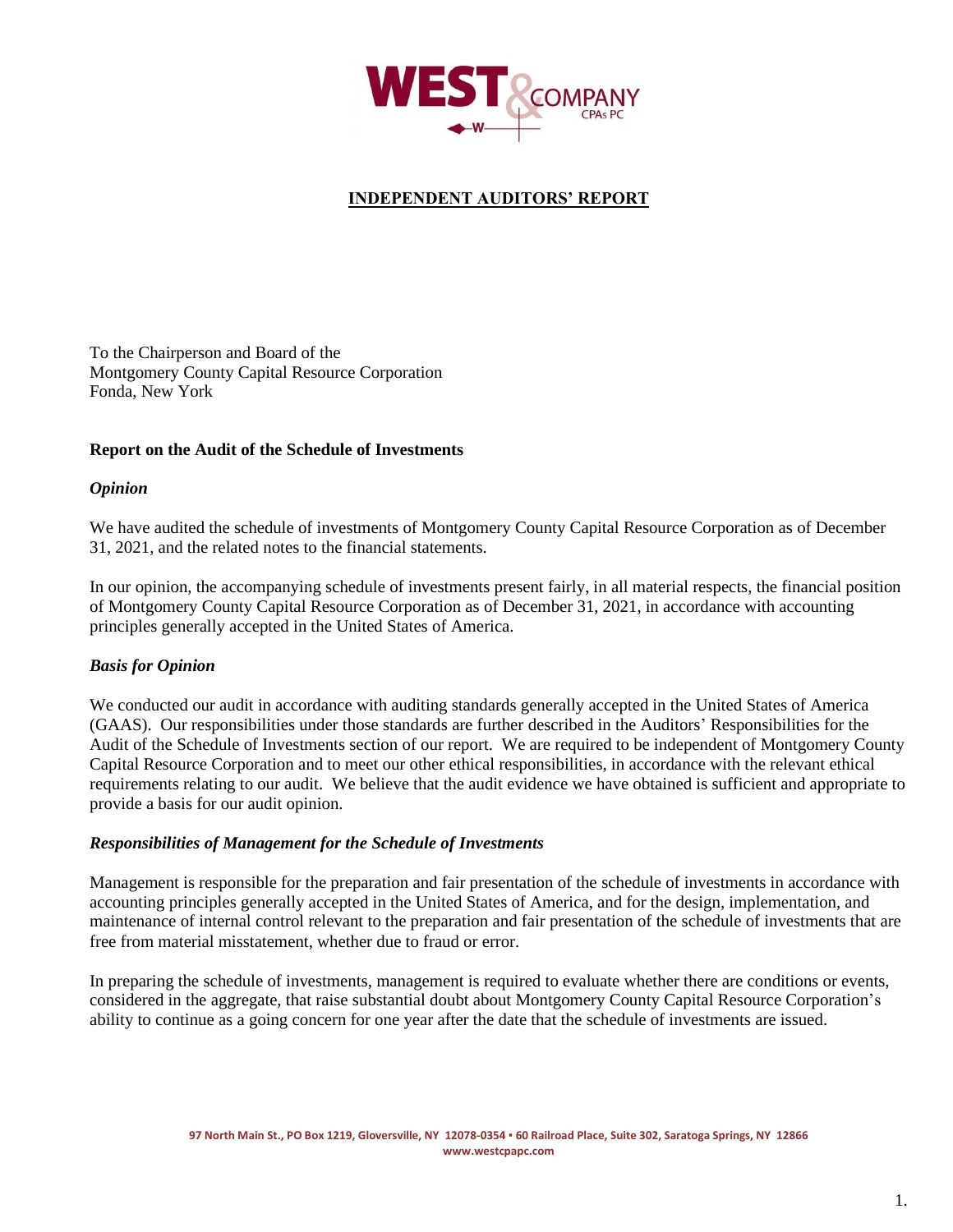# *Auditors' Responsibilities for the Audit of the Schedule of Investments*

Our objectives are to obtain reasonable assurance about whether the schedule of investments as a whole are free from material misstatement, whether due to fraud or error, and to issue an auditors' report that includes our opinion. Reasonable assurance is a high level of assurance but is not absolute assurance and therefore is not a guarantee that an audit conducted in accordance with GAAS will always detect a material misstatement when it exists. The risk of not detecting a material misstatement resulting from fraud is higher than for one resulting from error, as fraud may involve collusion, forgery, intentional omissions, misrepresentations, or the override of internal control. Misstatements are considered material if there is a substantial likelihood that, individually or in the aggregate, they would influence the judgment made by a reasonable user based on the schedule of investments.

In performing an audit in accordance with GAAS, we:

- Exercise professional judgment and maintain professional skepticism throughout the audit.
- Identify and assess the risks of material misstatement of the schedule of investments, whether due to fraud or error, and design and perform audit procedures responsive to those risks. Such procedures include examining, on a test basis, evidence regarding the amounts and disclosures in the schedule of investments.
- Obtain an understanding of internal control relevant to the audit in order to design audit procedures that are appropriate in the circumstances, but not for the purpose of expressing an opinion on the effectiveness of Montgomery County Capital Resource Corporation's internal control. Accordingly, no such opinion is expressed.
- Evaluate the appropriateness of accounting policies used and the reasonableness of significant accounting estimates made by management, as well as evaluate the overall presentation of the schedule of investments.
- Conclude whether, in our judgment, there are conditions or events, considered in the aggregate, that raise substantial doubt about Montgomery County Capital Resource Corporation's ability to continue as a going concern for a reasonable period of time.

#### **Report on the Financial Statements**

We have audited, in accordance with auditing standards generally accepted in the United States*,* the financial statements of Montgomery County Capital Resource Corporation as of and for the year ended December 31, 2021, and our report thereon dated March 10, 2022, expressed an unmodified opinion on those financial statements.

We are required to communicate with those charged with governance regarding, among other matters, the planned scope and timing of the audit, significant audit findings, and certain internal control–related matters that we identified during the audit.

WEST & COMPANY CPA& PC

Gloversville, New York March 10, 2022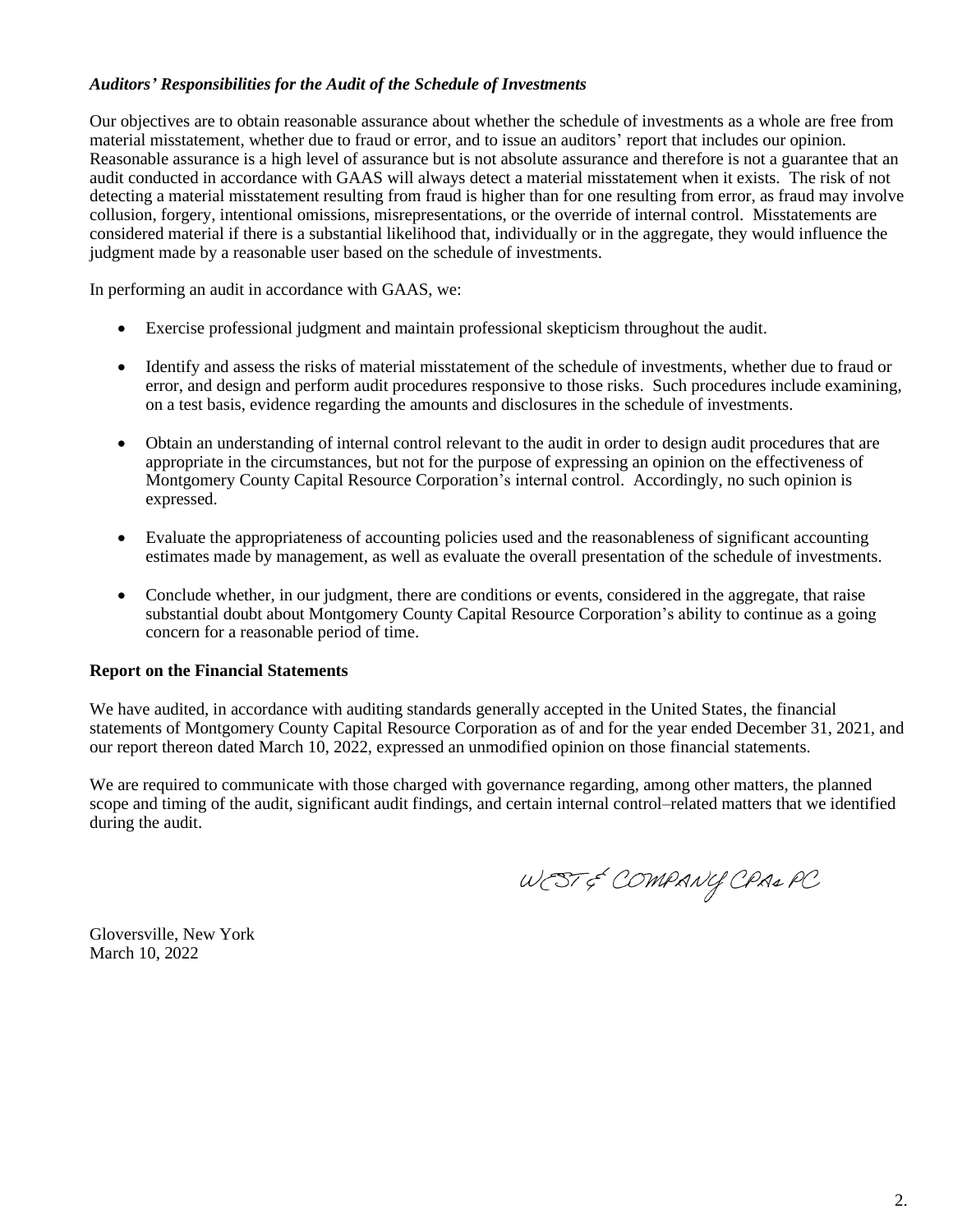# **MONTGOMERY COUNTY CAPITAL RESOURCE CORPORATION**

## **SCHEDULE OF INVESTMENTS**

# **DECEMBER 31, 2021**

| <b>INVESTMENTS</b><br>Unrestricted |  |
|------------------------------------|--|
| <b>TOTAL INVESTMENTS</b>           |  |

The accompanying notes are an integral part of this statement.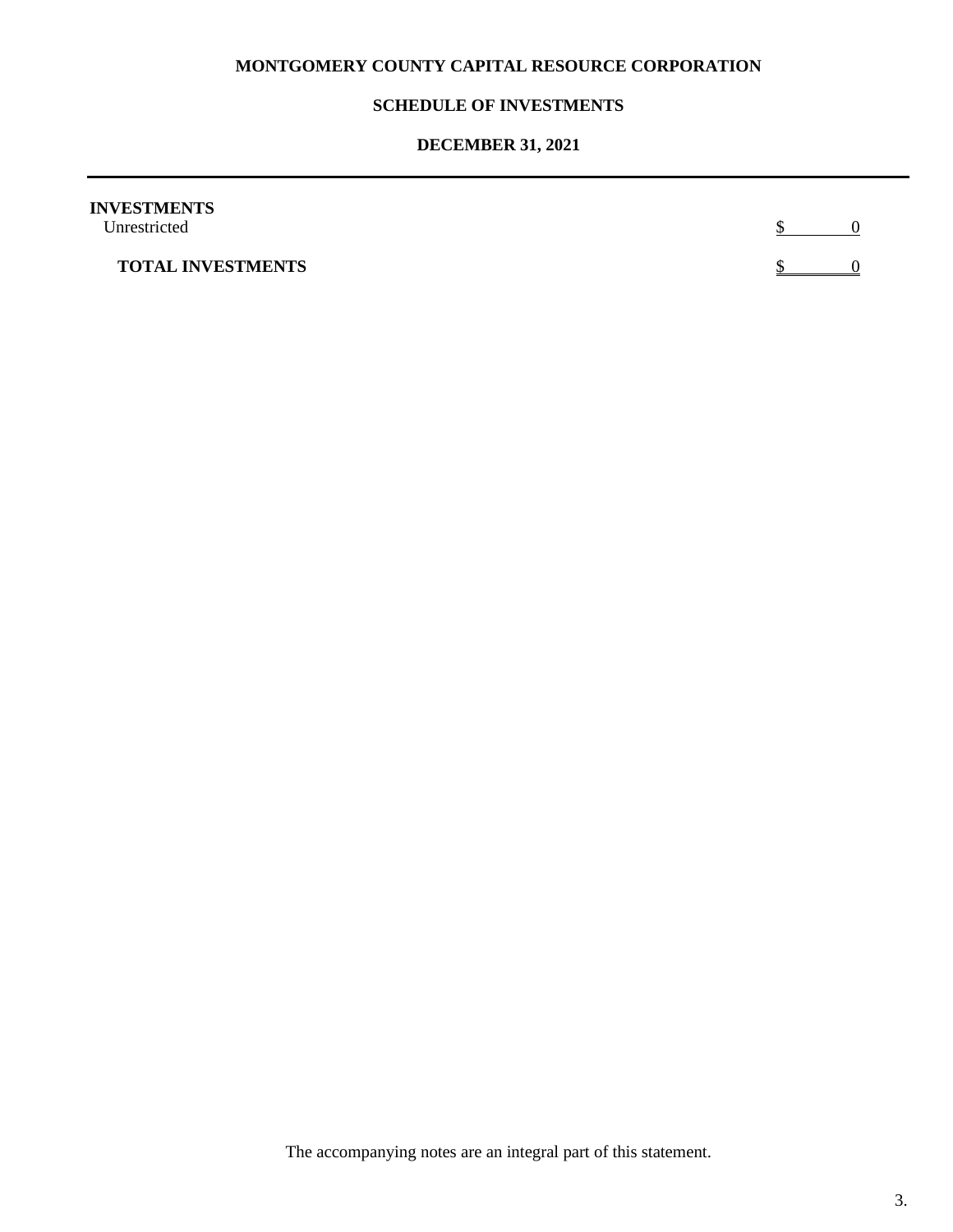### **MONTGOMERY COUNTY CAPITAL RESOURCE CORPORATION**

#### **NOTES TO SCHEDULE OF INVESTMENTS**

### **DECEMBER 31, 2021**

# **NOTE 1 – BACKGROUND AND ORGANIZATION**

#### **Organization and Purpose**

Montgomery County Capital Resource Corporation was established to promote community and economic development and the creation of jobs in the non-profit and for-profit sectors by developing and providing programs for not-for-profit institutions, manufacturing and industrial businesses and other entities to access low interest taxexempt and non-tax-exempt financing for eligible projects.

#### **Basis of Accounting**

These financial statements have been prepared under the accrual method of accounting in accordance with generally accepted accounting principles (GAAP) of the United States of America. The accounting principles under GAAP are defined by the Financial Accounting Standards Board (FASB) under the Accounting Standards Codification (ASC) as updated by Accounting Standards Updates (ASU). These financial statements are presented under the current applicable accounting and presentation standards.

# **NOTE 2 – SUMMARY OF SIGNIFICANT ACCOUNTING POLICIES**

#### **Investments**

In accordance with FASB ASC, *Accounting for Certain Investments Held by Not-for-Profit Organizations,*  investments in marketable securities with readily determinable fair values and all investments in debt securities are reported at their fair values in the statements of financial position. Unrealized gains and losses are included in the change in net assets.

### **NOTE 3 – INVESTMENTS**

As of December 31, 2021, the Corporation had the following investments. Investment maturities are shown for December 31, 2021 only.

|                                 | <b>Fair Value</b> | <b>Investment Maturities</b><br><b>Less Than 1 Year</b> |
|---------------------------------|-------------------|---------------------------------------------------------|
| Money Market                    | 258,766           | 258,766                                                 |
| Total<br>Less: cash equivalents | 258,766)          |                                                         |
| Total unrestricted investments  |                   |                                                         |